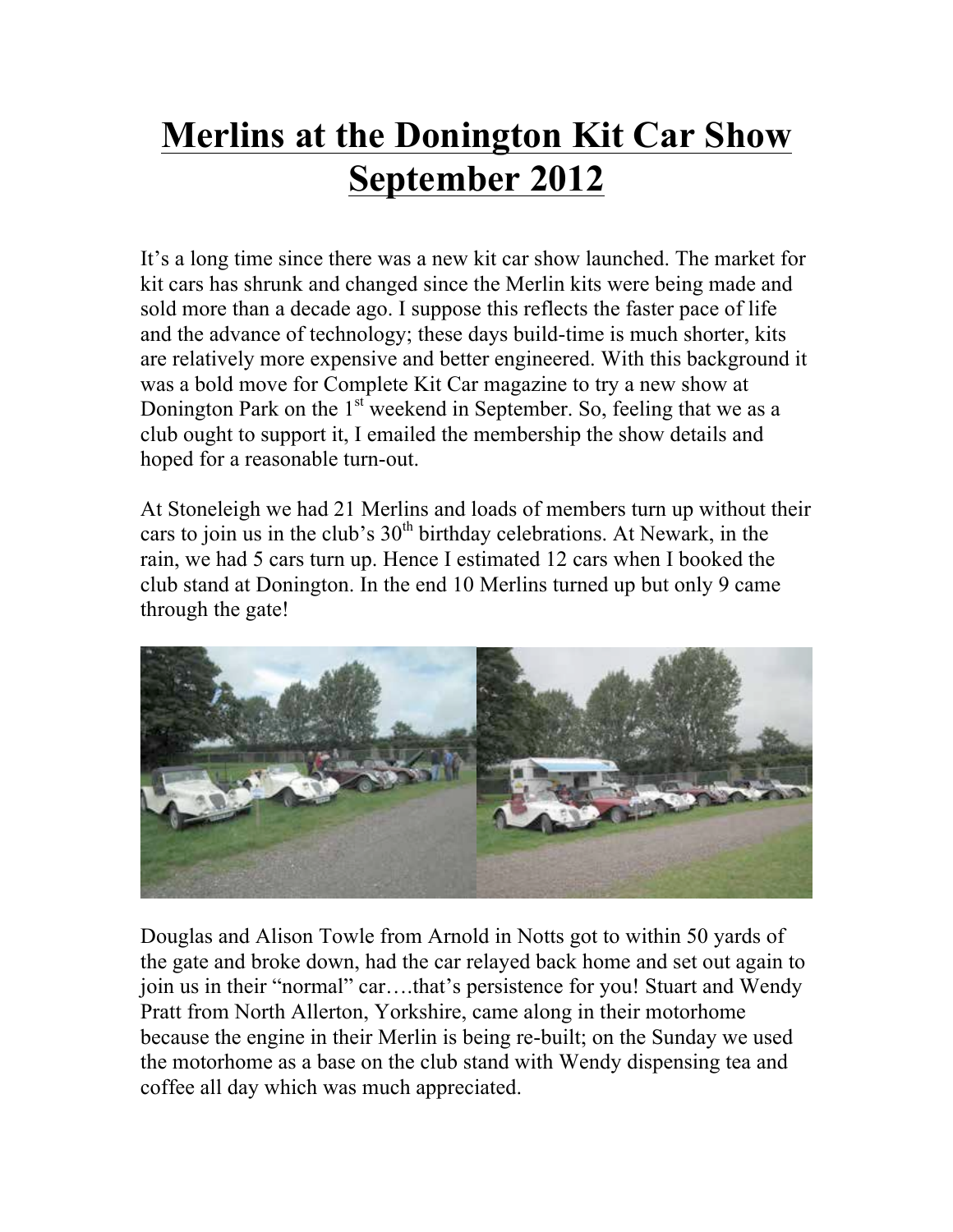

Those who arrived with Merlins were myself&Nita from Suffolk, Andy&Helen Bell of no fixed abode, John&Jane Chisnall who hosted the Newark show (John's throttle cable broke as he came through the gate!), Dave&Sue Daniels all the way from South Wales, Clive Pinker&Margaret Pearson, John&Loraine Wynne, Dave&Sharon Cox, Raymond (Sam)&Lynne John and Alan Brown (a member of 17 years standing), all from nearby locations.

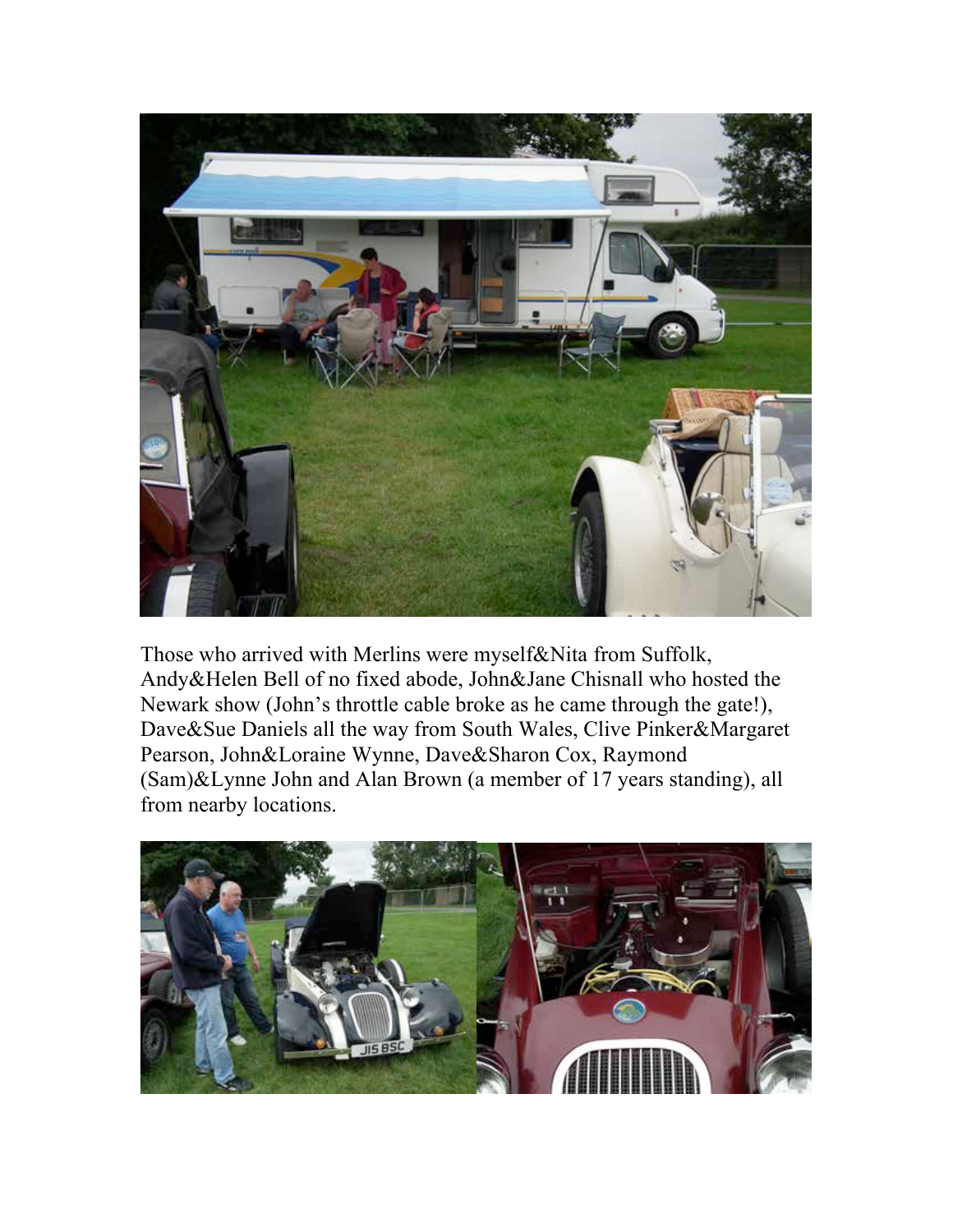

(Clearly the last picture was not at Donington! Just checking if you are still awake…… 2 Merlins covered in snow at home last winter) The show itself was like a mini-version of Stoneleigh. There was one main show hall with kit manufacturers, parts suppliers, wheels and seat suppliers, trim suppliers, etc, plus a wheel-changing challenge; outside there was a rolling road (which disappeared after the first day), kit car taxis, the Westerfield display team burning rubber, a trials challenge and racing to watch on the Donington track. Finally there were club display areas such as ours.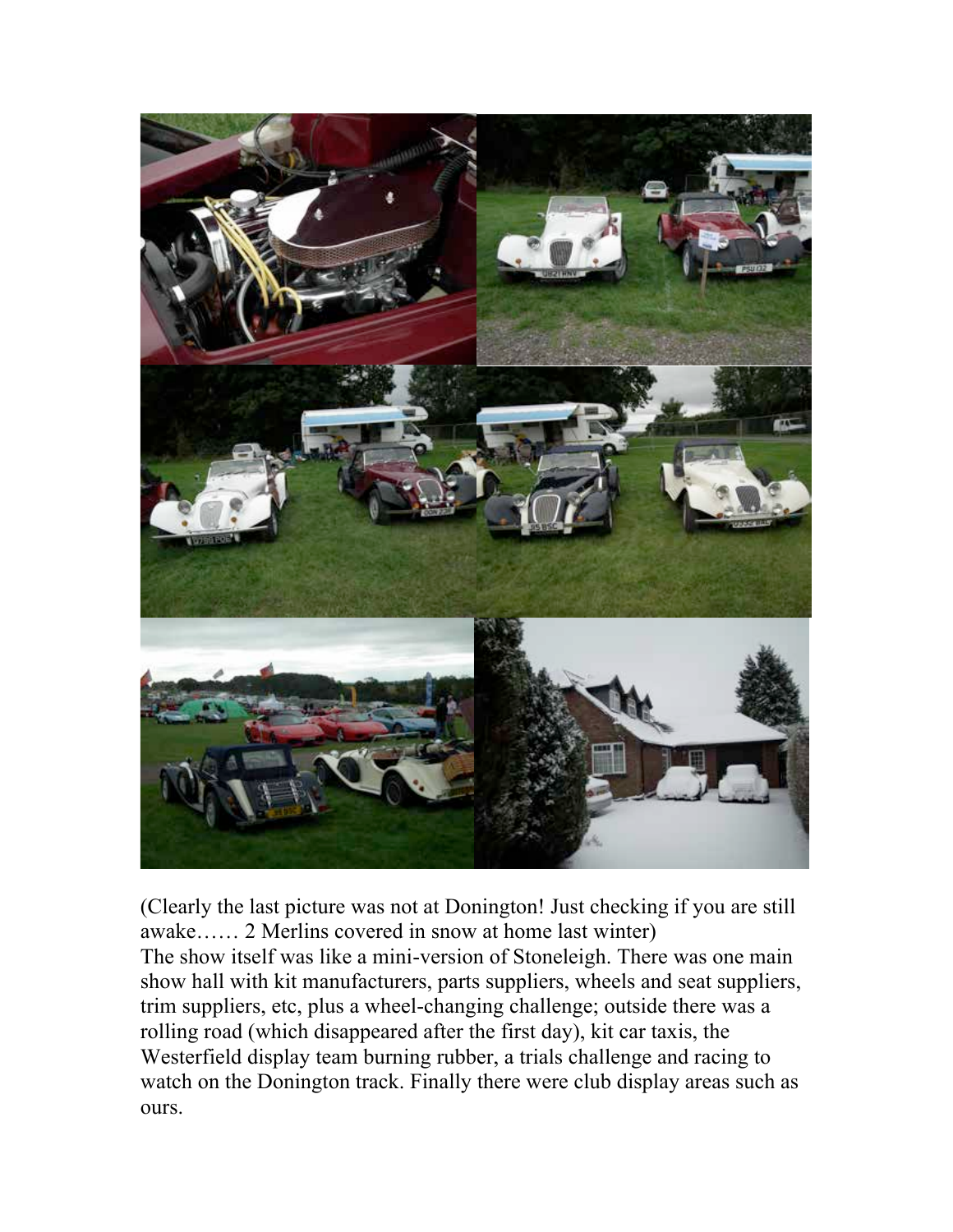Nita&I stayed at the nearby Thistle hotel on the East Midlands airport but there seemed to be a fair number of people camping/caravanning on site. There was a promise of music and bbq-ing on the Friday and Saturday evenings but when the show finished we were away into Castle Donington finding a pub with decent food.

As usual the Merlin club area was the place to sit around and socialise during the day, catch up with old friends and nose around each other's Merlins. I took some pictures of the individual features of some of our cars and they can be seen below; see, for example, the radically different approaches to the look of the running boards.



The show must be judged a success. If you were a "newbie" looking at kit cars for the first time there were interesting kits to see in component form and ready-built as well as "experts" and owners to talk to. If you were building there was a sufficiency of suppliers to satisfy your needs.